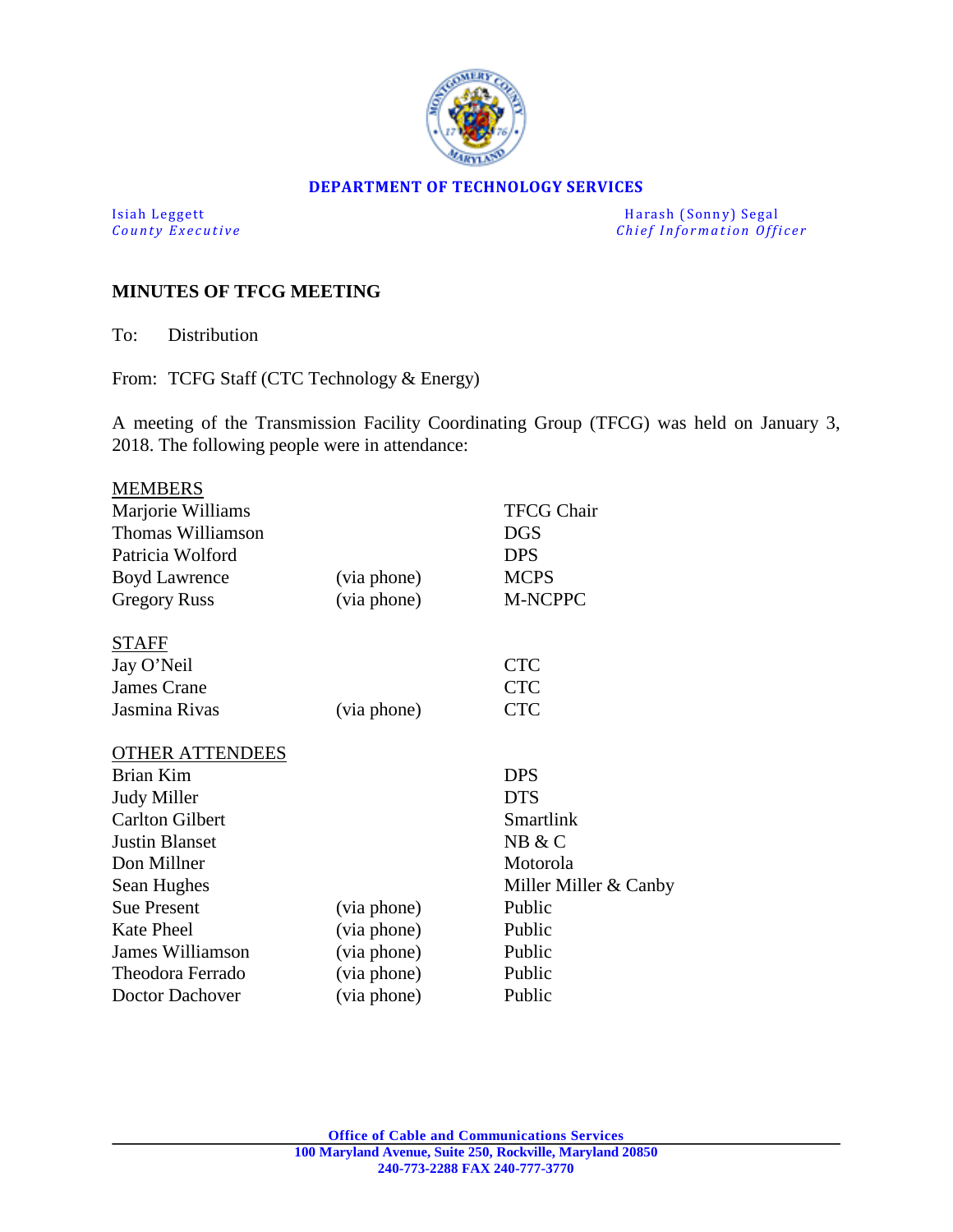Minutes of TFCG Meeting Held January 3, 2018 Page 2 of 9

#### **Action Item: Meeting Minutes**

**Motion:** Patricia Wolford moved that the December minutes be approved as written. Gregory Russ seconded the motion and it was unanimously approved.

## **Action Item: Consent Agenda**

# **Consent Agenda**

*1. Application Number:* 201710-04 *Type:* Minor Modification *Received (date):* 8/23/2017 *Revised:* 11/30/2017

*Applicant:* Verizon Wireless *Site Name/Location:* Fire Station #31/12100 Darnestown Rd, Gaithersburg *Zoning Standard:* R-200 *Property Owner:* Montgomery County *Description:* Antenna Change Out: Remove nine and add six 96"-high panel antennas at 103' on a 161' monopole. *Tower Coordinator Recommendation:* Recommended

*2. Application Number:* 201712-02 *Type:* Minor Modification *Received (date):* 10/13/2017 *Revised:* 11/30/2017

*Applicant:* Verizon Wireless *Site Name/Location:* Argyle Country Club/14600 Argyle Club Rd, Silver Spring *Zoning Standard:* RE-2 *Property Owner:* Argyle Land Company *Description:* Antenna Change Out: Remove and replace six 75"-high panel antennas at 115' on a 125' monopole. *Tower Coordinator Recommendation:* Recommended

*3. Application Number:* 201712-09 *Type:* Minor Modification *Received (date):* 10/31/2017 *Revised:* 12/15/2017

*Applicant:* AT&T Wireless *Site Name/Location:* Hampshire Towers/7401 New Hampshire Ave, Takoma Park *Zoning Standard:* CRT-2.0*Property Owner:* Orlo Takoma LLC *Description:* Antenna Change Out: Remove three and add three 96"-high panel antennas and remove 3 RHHs and add 12 RRHs at 105' and 121' on a 95' apartment building. *Tower Coordinator Recommendation:* Recommended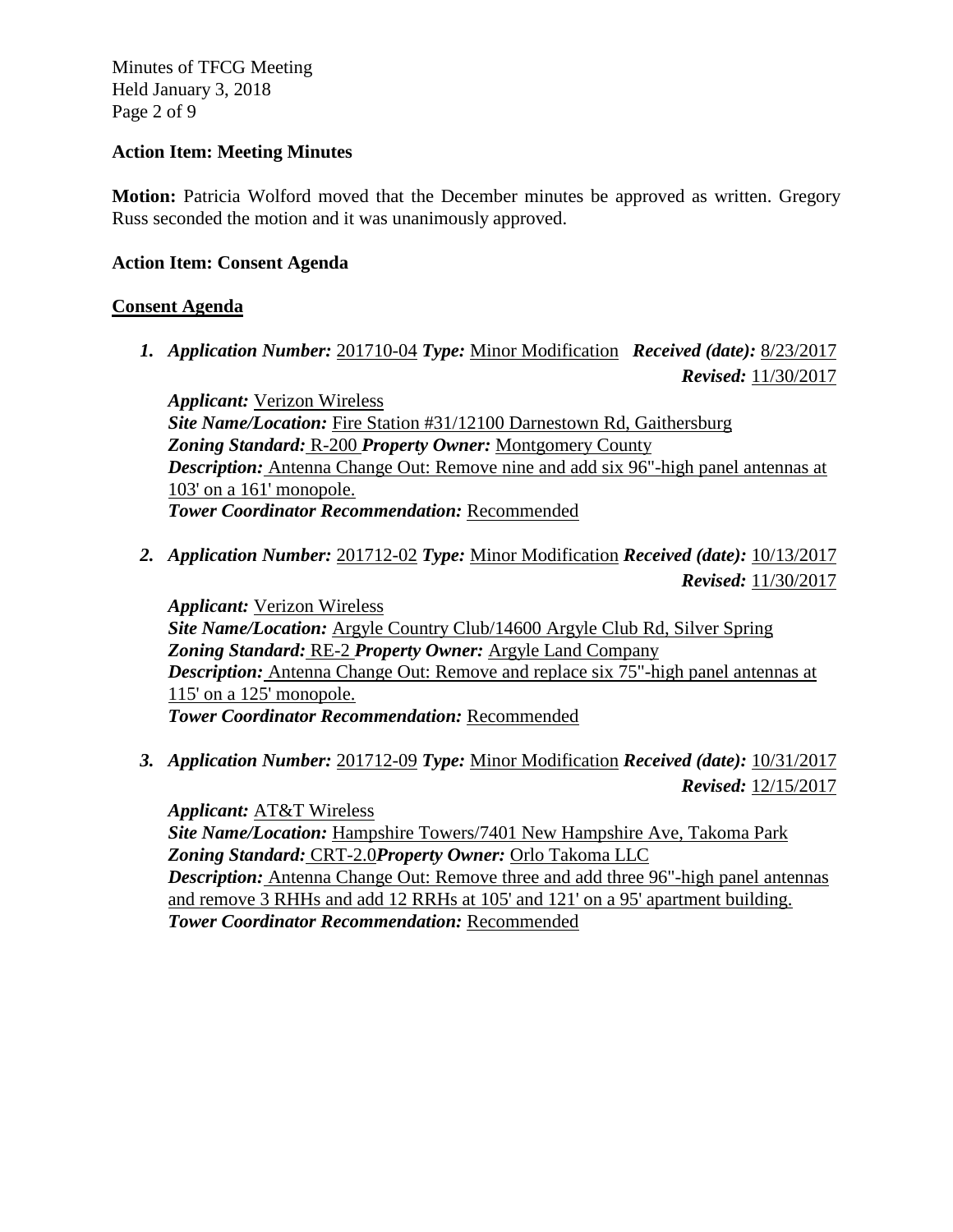*4. Application Number:* 201712-14 *Type:* Minor Modification *Received (date):* 11/13/2017 *Revised:* 12/18/2017  *Revised:* 12/21/2017

*Applicant:* T-Mobile

*Site Name/Location:* Oakmont Monopole/16801 Oakmont Ave, Gaithersburg *Zoning Standard:* IM-2.5*Property Owner:* 16801 Oakmont Avenue LLC *Description:* Antenna Change Out: Remove six and add four 57"-high panel antennas & three 72"-high antennas at 192' on a 192' monopole. *Tower Coordinator Recommendation:* Recommended

*5. Application Number:* 201712-15 *Type:* Minor Modification *Received (date):* 11/13/2017 *Revised:* 11/30/2017

*Applicant:* Verizon Wireless *Site Name/Location:* Falls Rd Tank/8505 Aqueduct Rd, Potomac *Zoning Standard:* R-90 *Property Owner:* WSSC *Description:* Antenna Change Out: Remove twelve and add six 72"-high panel antennas at 131' on a 139' water tank. **Tower Coordinator Recommendation:** Conditioned on the applicant providing written approval from WSSC of the attachment at the time of permitting.

*6. Application Number:* 201712-17 *Type:* Minor Modification *Received (date):*11/14/2017  *Revised:* 12/07/2017 *Revised:* 12/13/2017 *Revised:* 12/14/2017

*Applicant:* Verizon Wireless

*Site Name/Location:* Laytonsville/4301 Brookeville Rd, Brookeville *Zoning Standard:* AR *Property Owner:* Jane C Maller, Trustee *Description:* Antenna Change Out: Remove twelve antennas and six RRHs and replace with twelve 96"-high panel antennas and six RRHs at 142' on a 183' monopole. *Tower Coordinator Recommendation:* Recommended

*7. Application Number:* 201801-01 *Type:* Minor Modification *Received (date):*11/17/2017  *Revised:* 12/06/2017

*Applicant:* Verizon Wireless *Site Name/Location:* Pyle Property/211 Ednor Rd, Silver Spring *Zoning Standard:* RE-2 *Property Owner:* Helen Pyle et al *Description:* Antenna Change Out: Remove twelve antennas and six RRHs and replace with twelve 96"-high panel antennas and six RRHs at 162' on a 162' monopole. *Tower Coordinator Recommendation:* Recommended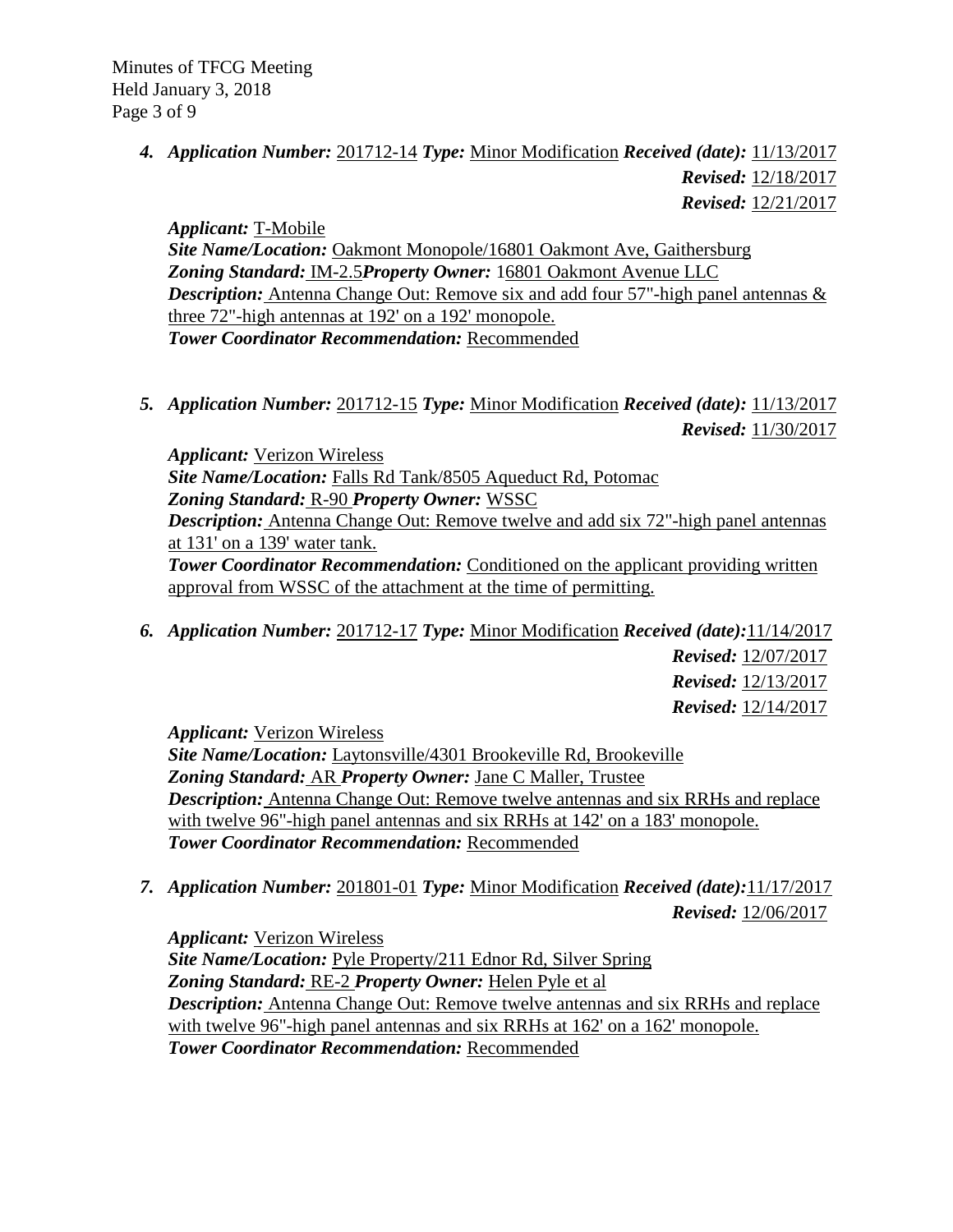Minutes of TFCG Meeting Held January 3, 2018 Page 4 of 9

- *8. Application Number:* 201801-02 *Type:* Minor Modification *Received (date):* 11/30/2017 *Applicant:* T-Mobile *Site Name/Location:* Public Storage Prosperity/12355 Prosperity Dr, Silver Spring *Zoning Standard:* CR-0.75 *Property Owner:* Public Storage LP *Description:* Install below a 140' monopole an emergency backup liquefied petroleum gas (LPG) generator on an existing concrete pad with a new LPG tank on a new concrete pad. *Tower Coordinator Recommendation:* Recommended
- *9. Application Number:* 201801-03 *Type:* Minor Modification *Received (date):*11/30/2017 *Applicant:* T-Mobile *Site Name/Location:* Aspen Landscape/15710 New Hampshire Ave, Silver Spring *Zoning Standard:* RE-2 *Property Owner:* Michael A. Grodin *Description:* Install below a 172' monopole an emergency backup liquefied petroleum gas (LPG) generator on an existing concrete pad with a new LPG tank on a new concrete pad. *Tower Coordinator Recommendation:* Recommended
- *10. Application Number:* 201801-04 *Type:* Minor Modification *Received (date):*11/30/2017 *Revised:* 12/18/2017

*Applicant:* T-Mobile

*Site Name/Location:* Airpark Industrial Center/7707 Airpark Rd, Gaithersburg *Zoning Standard:* IL-1.0 *Property Owner:* Crown Atlantic Co LLC *Description:* Install below a 120' monopole an emergency backup liquefied petroleum gas (LPG) generator on an existing concrete pad with a new LPG tank on a new concrete pad. *Tower Coordinator Recommendation:* Recommended

*11. Application Number:* 201801-05 *Type:* Minor Modification *Received (date):*11/30/2017  *Revised:* 12/12/2017  *Revised:* 12/15/2017

*Applicant:* Verizon Wireless *Site Name/Location:* McDonnell Property /20315 Georgia Ave, Brookeville *Zoning Standard:* RC *Property Owner:* Timothy McDonnell *Description:* Remove nine and add six 96"-high panel antennas and remove six and add six RRHs at 165' on a 190' monopole. *Tower Coordinator Recommendation:* Recommended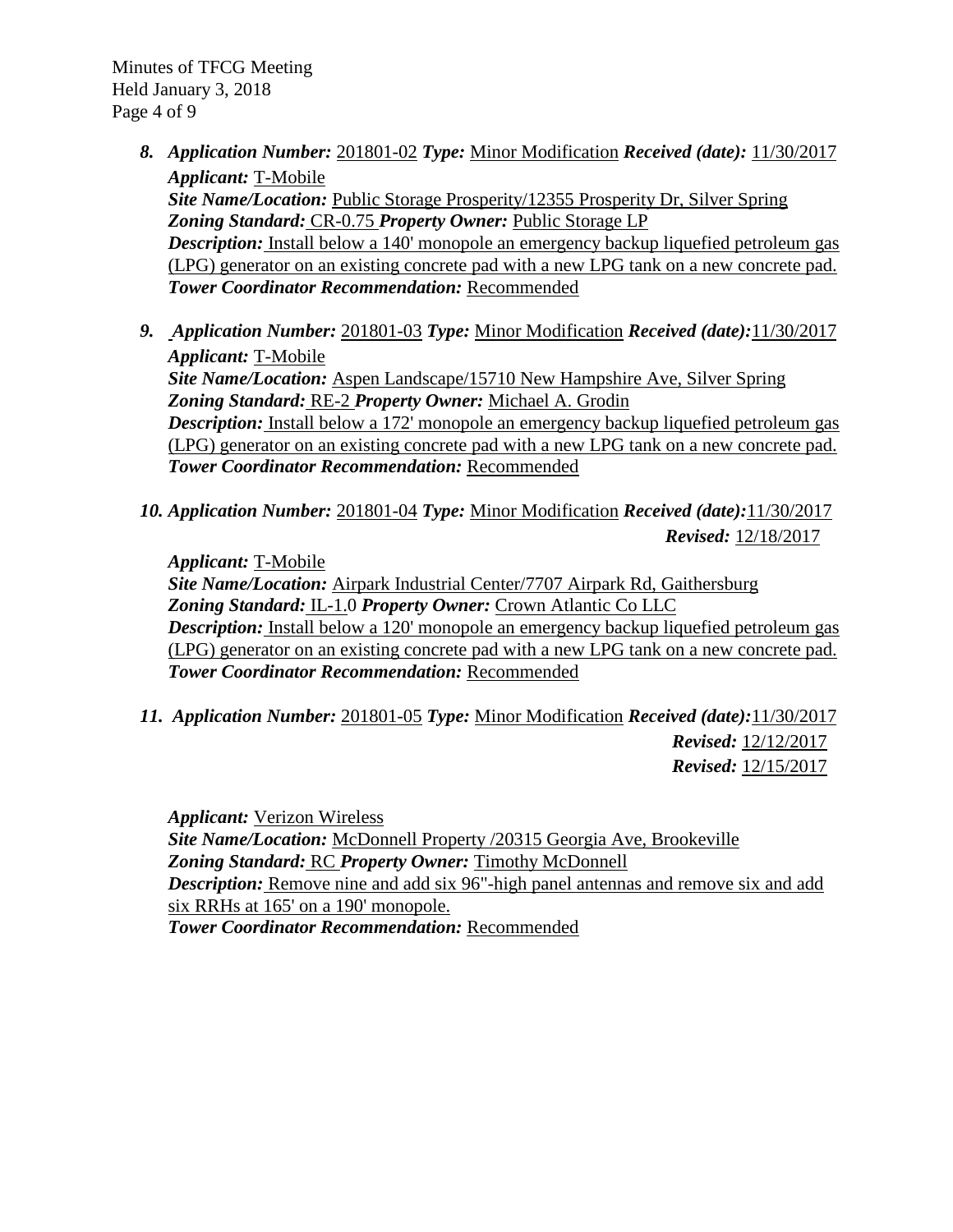Minutes of TFCG Meeting Held January 3, 2018 Page 5 of 9

> *12. Application Number:* 201801-10 *Type:* Minor Modification *Received (date):*12/04/2017  *Revised:* 12/14/2017

*Applicant:* Sprint/Nextel *Site Name/Location:* Gate of Heaven/13801 Georgia Ave, Silver Spring *Zoning Standard:* RE-2 *Property Owner:* Gate of Heaven Cemetery *Description:* Attach three 72"-high panel antennas and six RRHs at 184' on a 190' monopole. *Tower Coordinator Recommendation:* Recommended

*13. Application Number:* 201801-11 *Type:* Minor Modification *Received (date):*12/07/2017 *Applicant:* T-Mobile *Site Name/Location:* Public Storage Briggs Chaney/3351 Briggs Chaney Rd, Silver Spring *Zoning Standard:* EOF-0.75*Property Owner:* Shurgard Maryland Properties Inc *Description:* Attach one 57"-high panel antenna at 140' on a 140' monopole.

*Tower Coordinator Recommendation:* Recommended

*14. Application Number:* 201801-16 *Type:* Minor Modification *Received (date):*12/13/2017 *Revised:* 12/21/2017

*Applicant:* Sprint *Site Name/Location:* Luther Rice Baptist Church/801 University Blvd, Silver Spring *Zoning Standard:* R-60*Property Owner:* Luther Rice Baptist Church *Description:* Attach three 56"-high panel antennas at 58'-3" inside a church steeple on a 38' building. *Tower Coordinator Recommendation:* Recommended

*15. Application Number:* 201802-03 *Type:* Colocation *Received (date):*12/14/2017

*Revised:* 12/26/2017

*Applicant:* T-Mobile *Site Name/Location:* Veirs Mill/12125 Veirs Mill Rd, Silver Spring *Zoning Standard:* CRN-0.5*Property Owner:* 12125 Veirs Mill LLC *Description:* Attach four 57"-high panel antennas, four 93"-high panel antennas and four RRUs at 55'-7" on a 39' building. *Tower Coordinator Recommendation:* Recommended

*16. Application Number:* 201802-04 *Type:* Minor Modification *Received (date):*12/15/2017 *Applicant:* Sprint *Site Name/Location:* Sherwood High School/300 Olney-Sandy Spring Rd, Sandy Spring *Zoning Standard:* RNC *Property Owner:* MCPS *Description:* Add three 72"-high panel antennas at 150' on a 150' monopole. **Tower Coordinator Recommendation:** Conditioned on the applicant providing written approval from MCPS of the attachment at the time of permitting.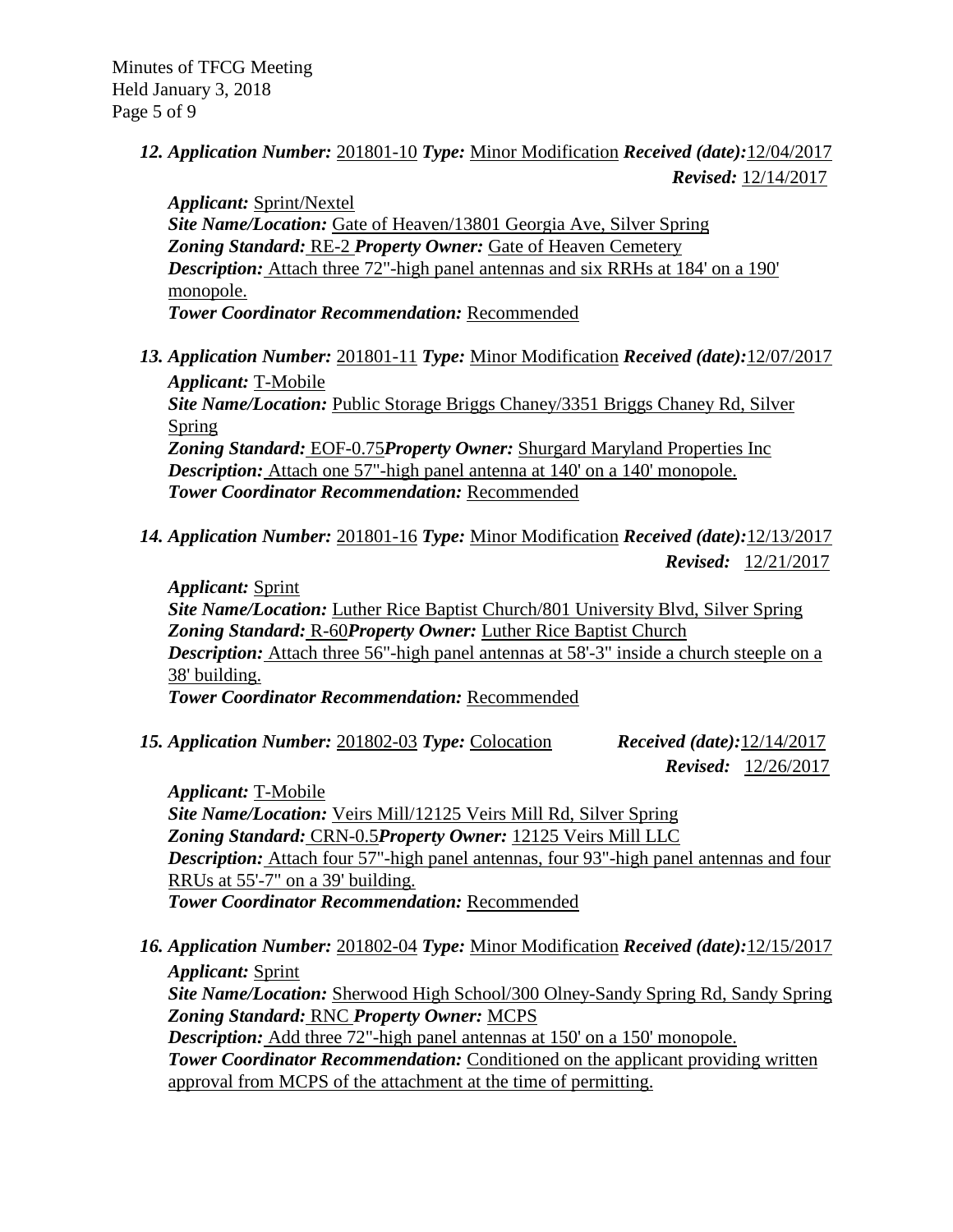Minutes of TFCG Meeting Held January 3, 2018 Page 6 of 9

**Discussion:** Margie Williams noted that Item #1 of the published agenda listed the Board of Education of Montgomery County as the owner, but the correct owner is Montgomery County. Item #16 listed MCPS as the owner but the correct designation should be the Board of Education of Montgomery County. This would also change the wording of the recommendation to the be conditional upon approval from the Superintendent of Schools.

**Motion**: Thomas Williamson moved that items #1 through 16 on the Consent Agenda be recommended as amended. Boyd Lawrence seconded the motion and it was unanimously approved.

# **Regular Agenda**

Margie Williams reported that Item #18 on the published agenda would also have a ownership change from the Board of Education to Montgomery County. However, the applicant had requested the application be tabled pending additional information to submit to the committee.

| 17. Application number: 201712-03                                                         | Type: New | <i>Received (date)</i> : $10/17/2017$ |                            |  |
|-------------------------------------------------------------------------------------------|-----------|---------------------------------------|----------------------------|--|
|                                                                                           |           |                                       | Revised: 12/04/2017        |  |
|                                                                                           |           |                                       | <b>Revised:</b> 12/13/2017 |  |
|                                                                                           |           |                                       | <b>Revised:</b> 12/18/2017 |  |
| <b>Applicant:</b> Montgomery County Radio Communications Services                         |           |                                       |                            |  |
| <b>Site Name/Location:</b> Fire Station 30/9404 Falls Rd, Potomac                         |           |                                       |                            |  |
| Zoning Standard: RE-2 Property Owner: Cabin John Park Volunteer Fire Dept Inc.            |           |                                       |                            |  |
| <b>Description:</b> MCRCS is constructing a new 185' monopole and attaching five 21'-high |           |                                       |                            |  |
| omni directional antennas at 165' and two 6' microwave dish antennas at 180'.             |           |                                       |                            |  |
| <b>Tower Coordinator Recommendation:</b> Recommended, conditioned on approval through     |           |                                       |                            |  |
| the Mandatory Referral process.                                                           |           |                                       |                            |  |

**Discussion:** James Crane summarized the application. The committee discussed set back issues for residential homes and future colocation opportunities as Montgomery County policy encourages colocation options. The applicant's representative, Justin Blanset, advised that set back issues regarding the height of the structure would be mitigated by the monopole's construction and design to prevent any threat to the homes within its radius. Judy Miller of DTS advised that colocation would be under the supervision of Montgomery County Department of General Services upon completion. Committee members reiterated that colocation is the county's preferred option for carriers.

**Motion:** Patricia Wolford moved that the application be recommended. Boyd Lawrence seconded the motion. All other members concurred with the exception of Gregory Ross who abstained.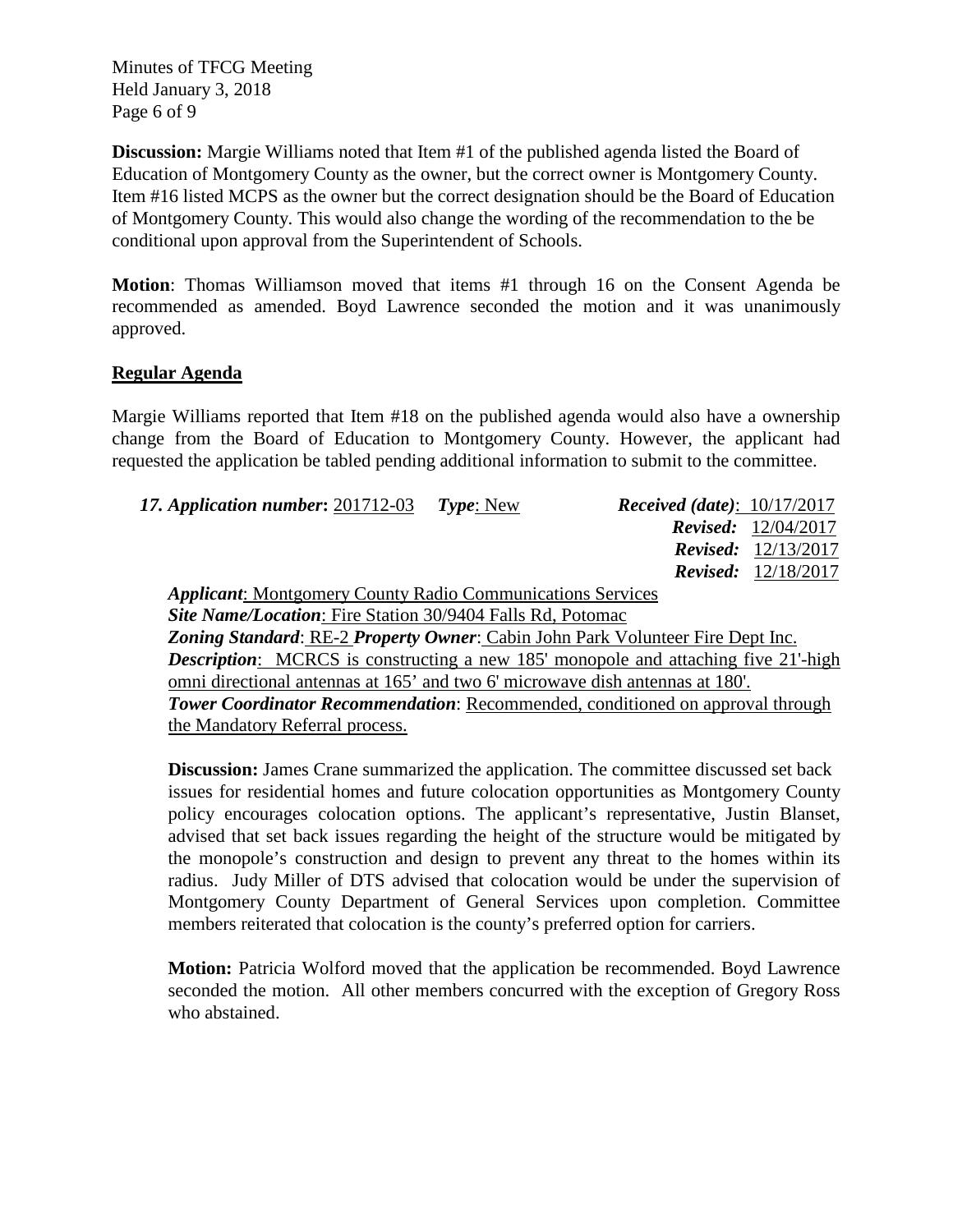Minutes of TFCG Meeting Held January 3, 2018 Page 7 of 9

*18. Application number***:** 201712-04 *Type*: New *Received (date)*: 10/17/2017

 *Revised:* 12/04/2017  *Revised:* 12/13/2017  *Revised:* 12/18/2017

*Applicant*: Montgomery County Radio Communications Services

*Site Name/Location*: Bretton Woods/15700 River Rd, Germantown

*Zoning Standard*: RC *Property Owner*: International Monetary Fund

*Description*: MCRCS is constructing a new 230' lattice self-support tower and attaching one 6' microwave dish antenna at 220', two 6' microwave dish antennas at 190', two 21' high omni directional antennas at 175' and three 21'-high omni directional antennas at 150'.

*Tower Coordinator Recommendation: Recommended, conditioned on approval through* the Mandatory Referral process.

**Discussion:** James Crane summarized the application. There is a monopole on the property but space is unavailable and at a lower height than required. Colocation would be under the supervision of Montgomery County Department of General Services upon completion.

**Motion:** Thomas Williamson moved that the application be recommended. Patricia Wolford seconded the motion. All other members concurred with the exception of Gregory Russ who abstained.

| 19. Application number: 201712-05 Type: New                                              | <i>Received (date)</i> : $10/17/2017$ |                              |
|------------------------------------------------------------------------------------------|---------------------------------------|------------------------------|
|                                                                                          |                                       | <b>Revised:</b> $12/04/2017$ |
|                                                                                          |                                       | <b>Revised:</b> $12/13/2017$ |
| <b>Applicant:</b> Montgomery County Radio Communications Services                        |                                       |                              |
| <b>Site Name/Location:</b> Fire Station 16/51 (aka 111) University Rlyd F. Silver Spring |                                       |                              |

*Site Name/Location*: Fire Station 16/51 (aka 111) University Blvd E, Silver Spring *Zoning Standard*: R-60 *Property Owner*: Board of Education of Montgomery County *Description*: MCRCS is constructing a new 195' monopole and attaching two 21'-high omni directional antennas at 180', three 21'-high omni directional antennas at 160', one 6' microwave dish antenna at 145'& one 6' microwave dish antenna at 135'. *Tower Coordinator Recommendation*: Recommended, conditioned on approval through the Mandatory Referral process.

**Discussion:** The applicant requested this item be tabled pending additional information to be submitted to the committee.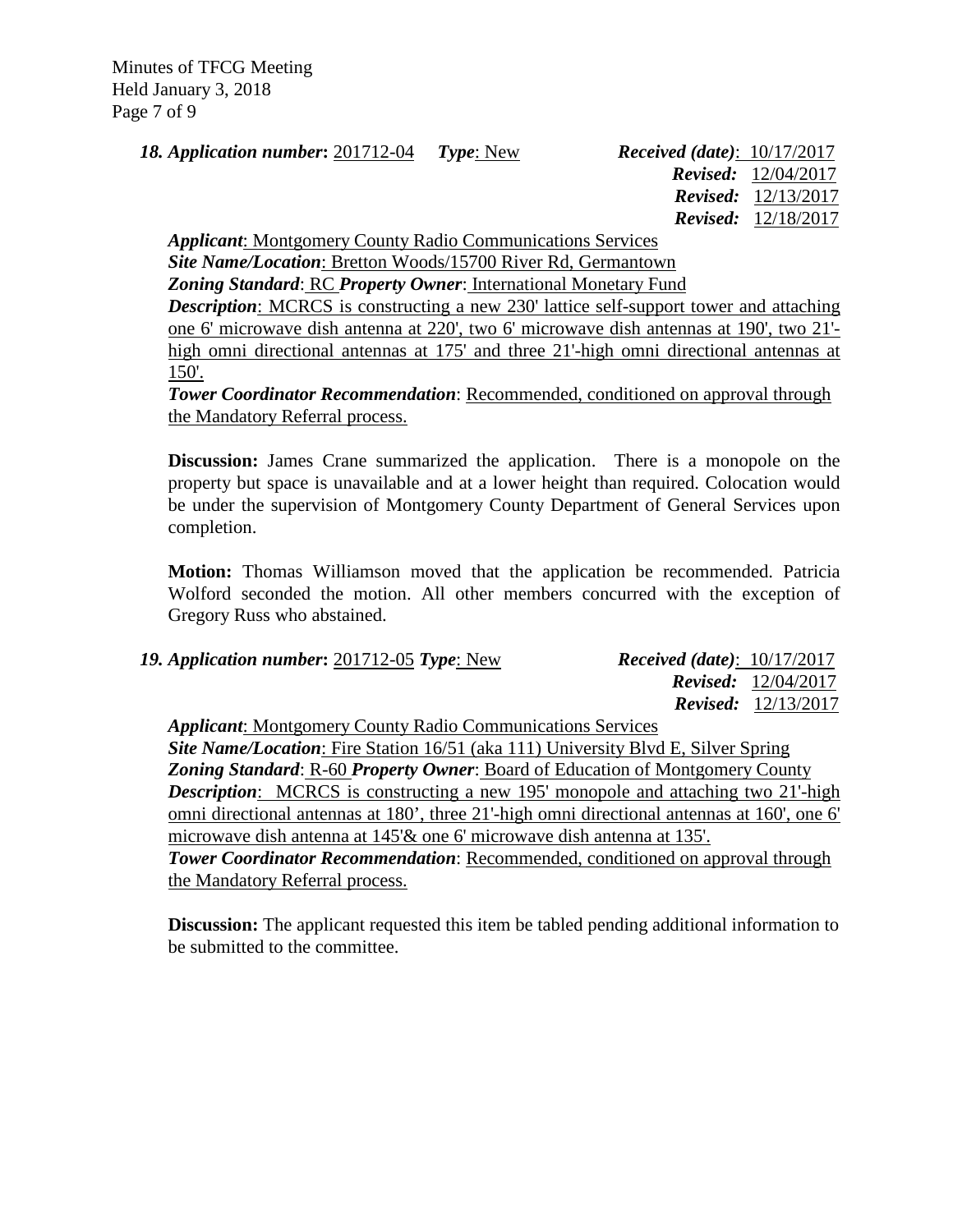Minutes of TFCG Meeting Held January 3, 2018 Page 8 of 9

*20. Application number***:** 201712-08 *Type*: New *Received (date)*: 10/30/2017

 *Revised:* 12/04/2017  *Revised:* 12/13/2017

*Applicant*: Montgomery County Radio Communications Services *Site Name/Location*: Burtonsville Tower/ Old Columbia Pike, Burtonsville *Zoning Standard*: RR *Property Owner*: University of Maryland *Description*: MCRCS is constructing a new 195' lattice self-support tower and attaching one 21'-high omni directional antenna at 177', three 21'-high omni directional antennas at 150', and two 6' microwave dish antennas at 192'.

*Tower Coordinator Recommendation*: Recommended, conditioned on approval through the Mandatory Referral process.

**Discussion:** James Crane summarized the application. The ownership of the property is scheduled to change from the University of Maryland to Montgomery County as this project proceeds. Colocation would be under the supervision of Montgomery County Department of General Services upon completion.

**Motion:** Boyd Lawrence moved that the application be recommended. Thomas Williamson seconded the motion. All other members concurred with the exception of Gregory Russ who abstained.

*21. Application number***:** 201801-06 *Type*: New *Received (date)*: 11/30/2017

 *Revised:* 12/15/2017

*Applicant*: Montgomery County Radio Communications Services *Site Name/Location*: McDonnell Property / 20315 Georgia Ave, Brookeville *Zoning Standard*: RR *Property Owner*: Timothy McDonnell *Description*: MCRCS is constructing a new 195' lattice self-support tower and attaching one 21'-high omni directional antenna at 175.5', three 21'-high omni directional antennas at 145.5', one 6' microwave dish antenna at 189', one 6' microwave dish antenna at 162' and one 6' microwave dish antenna at 132'.

*Tower Coordinator Recommendation*: Recommended, conditioned on approval through the Mandatory Referral process.

**Discussion:** James Crane summarized the application. A 190 foot monopole is on the site but is fully occupied. The construction of that monopole was per Special Exception S-2312 in 1997. Colocation would be under the supervision of Montgomery County Department of General Services upon completion.

**Motion:** Patricia Wolford moved that the application be recommended. Thomas Williamson seconded the motion. All other members concurred with the exception of Gregory Russ who abstained.